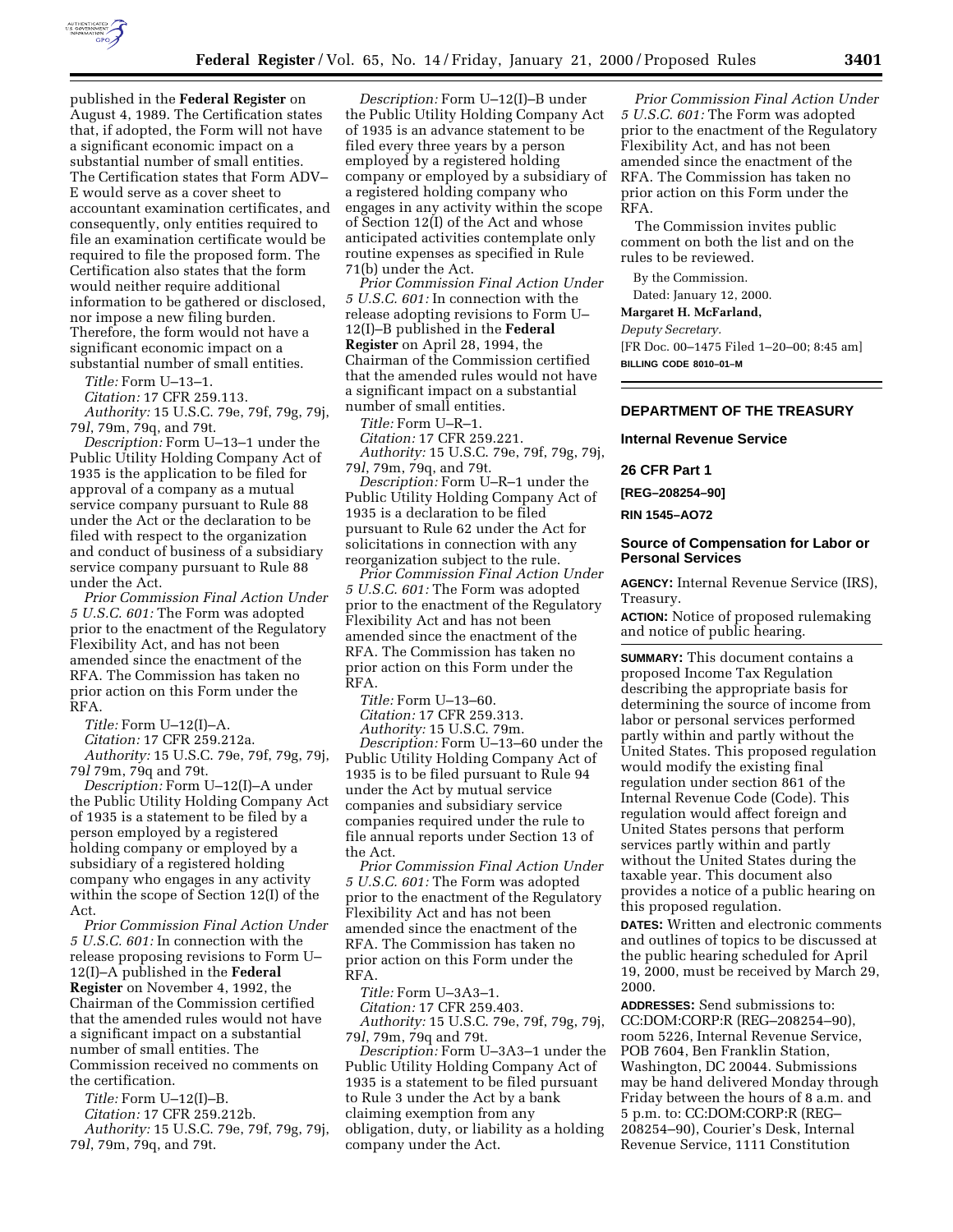Avenue, NW., Washington, DC. Alternatively, taxpayers may submit comments electronically via the Internet by selecting the ''Tax Reg'' option on the IRS Home Page, or by submitting comments directly to the IRS Internet site at http://www.irs.ustreas.gov/ tax\_regs/regslist.html. The public hearing will be held at 10 a.m. in room 2615, Internal Revenue Building, 1111 Constitution Avenue, NW., Washington DC.

**FOR FURTHER INFORMATION CONTACT:** Concerning the proposed regulation, David Bergkuist of the Office of Associate Chief Counsel (International), within the Office of Chief Counsel, (202) 622–3850; concerning submission of comments, the hearing, and/or to be placed on the building access list to attend the hearing, LaNita Van Dyke (202) 622–7180 (not toll free numbers).

# **SUPPLEMENTARY INFORMATION:**

# **Background**

This document contains proposed amendments to the Income Tax Regulations (26 CFR Part 1) under section 861 of the Internal Revenue Code (Code). These amendments modify the application of the existing final regulation relating to the determination of the source of income from the performance of labor or personal services when such labor or personal services are performed partly within and partly without the United States.

### **Explanation of Provisions**

Section 861(a)(3) of the Code provides, in general, that compensation for the performance of labor or personal services within the United States is treated as gross income from sources within the United States. Generally, under current  $\S 1.861-4(b)(1)(i)$  of the Income Tax Regulations, if a specific amount is paid for labor or personal services performed in the United States, that amount shall be included in United States source gross income. If no accurate allocation or segregation of amounts paid as compensation for labor or personal services performed in the United States can be made, or when such compensation is paid for labor or personal service performed partly within and partly without the United States, this regulation provides that the amount to be included in gross income from sources within the United States shall be determined on the basis that most correctly reflects the proper source of income under the facts and circumstances of the particular case. In many cases, the facts and circumstances will be such that an apportionment on a time basis will be acceptable; that is,

the amount to be included in gross income from sources within the United States will be that amount that bears the same relation to the total compensation as the number of days of performance of the labor or service within the United States bears to the total number of days of performance of labor or services for which the payment is made. In other cases, the facts and circumstances will be such that another method of apportionment will be acceptable.

The IRS understands that, under the current regulations, U.S. individuals posted overseas and foreign individuals posted to the United States generally apportion compensation on a time basis. However, the IRS has become aware that under the facts and circumstances test of the current regulations, U.S. individuals are taking the position that certain fringe benefits associated with an overseas posting by their employer should be considered compensation for labor or personal services performed outside the United States and treated entirely as foreign source income even though some services are performed within the United States during the time of the overseas posting. Conversely, foreign individuals posted to the United States are taking the position that fringe benefits associated with their U.S. posting should be apportioned between compensation for labor or personal services performed within and without the United States based upon the amount of time spent in each jurisdiction and would be partly U.S. and partly foreign source income. In addition, under the current regulations, similarly situated taxpayers may be treated differently depending upon how their employers account for any foreign posting fringe benefits. Where an employer separately states the value of a fringe benefit, a U.S. individual posted overseas may argue that the fringe benefit is entirely compensation for labor or personal services performed outside the United States and foreign source. However, another employee receiving the same amount of additional compensation as part of a foreign posting, but where that benefit is not separately stated, will often be required to apportion this benefit on the basis of time. Finally, the current regulations may allow U.S. individuals to take an inconsistent position for U.S. and foreign tax purposes with respect to the source of fringe benefits associated with an overseas posting and avoid all tax on such compensation.

Treasury and the IRS have determined that an individual who performs labor or personal services partly within and partly without the United States during a specific time period should apportion

the services income, including any income in the nature of fringe benefits, between compensation for labor or personal services performed within and without the United States on a time basis. The amount of compensation paid for labor or personal services performed in the United States, as determined under proposed § 1.861–4(b), will constitute United States source income unless an exception applies under § 1.861–4(a). A time basis test for individuals will provide certainty as well as ease of administration for both taxpayers and the IRS. A time basis test will also prevent the possibility of inbound taxpayers taking a time basis apportionment position to apportion a portion of their United States posting fringe benefits back to their home country while similarly situated outbound taxpayers take a facts and circumstances position to allocate all of their fringe benefits to foreign sources. This rule will also eliminate any disparate treatment of similarly situated taxpayers that might occur due to their employer's method of wage accounting. Finally, Treasury and the IRS believe that this rule will limit the potential for individuals to take inconsistent positions for U.S. and foreign tax purposes with respect to the source of their fringe benefits and avoid all tax.

Treasury and the IRS have further determined that, with respect to persons other than an individual, an apportionment based upon all of the facts and circumstances available, for example, an apportionment based upon payroll expenses or capital and intangibles employed, may better reflect the proper source of such compensation. In many situations, an apportionment on a time basis may be acceptable.

The proposed regulation would delete as obsolete current § 1.861–4(b)(2), containing rules applicable to taxable years beginning before January 1, 1976.

### **Proposed Effective Date**

These regulations are proposed to be applicable for taxable years beginning on or after the date they are published in the **Federal Register** as final regulations.

### **Special Analyses**

It has been determined that this proposed rulemaking is not a significant regulatory action as defined in Executive Order 12866. Therefore, a regulatory assessment is not required. It has also been determined that section 553(b) of the Administrative Procedure Act (5 U.S.C. Chapter 5) does not apply to this regulation, and, because this regulation does not impose a collection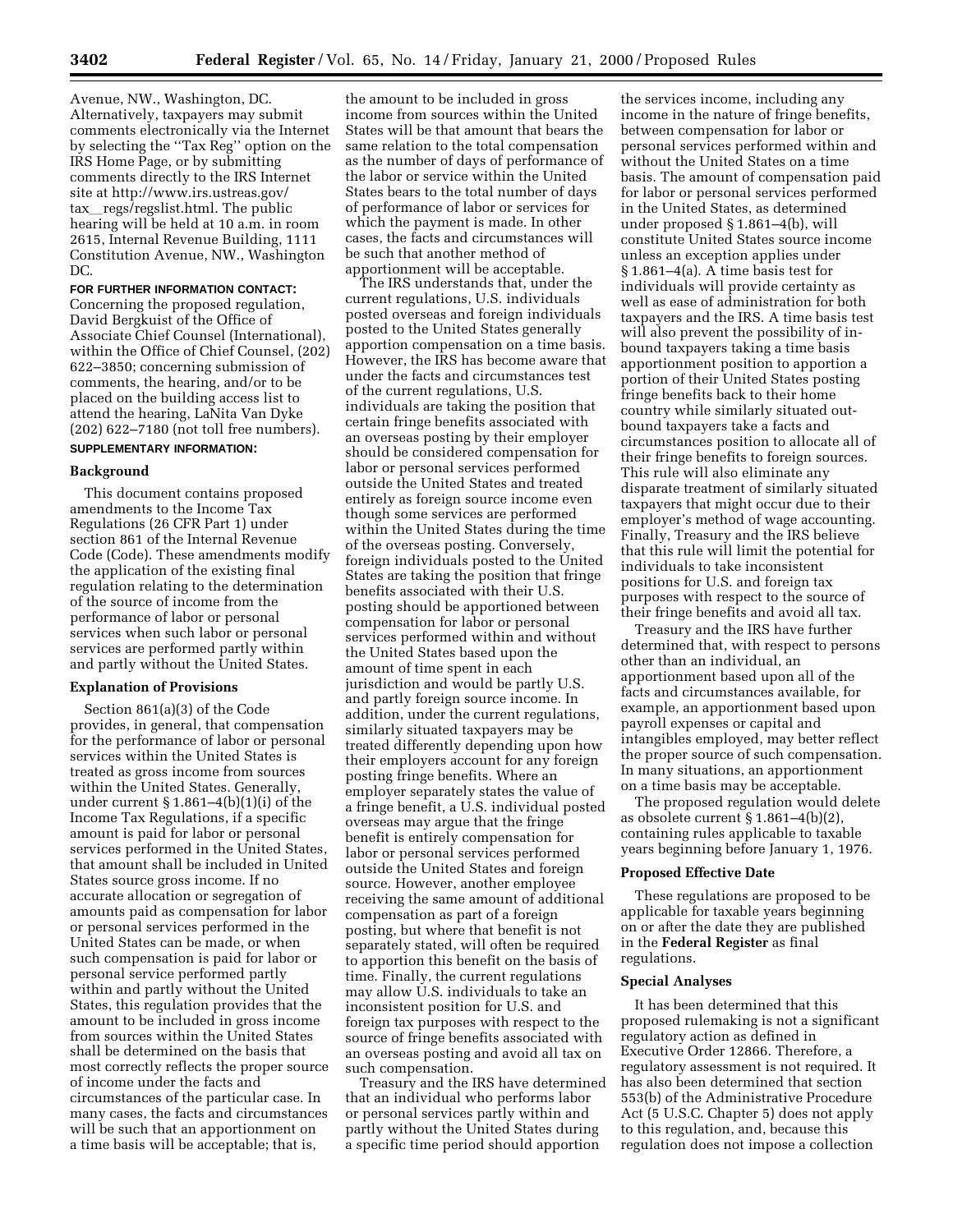of information on small entities, the Regulatory Flexibility Act (5 U.S.C. Chapter 6) do not apply. Pursuant to section 7805(f) of the Internal Revenue Code, this notice of proposed rulemaking will be submitted the Chief Counsel for Advocacy of the Small Business Administration for comment on its impact on small business.

### **Comments and Public Hearing**

Before this proposed regulation is adopted as a final regulation, consideration will be given to any written comments (a signed original and eight (8) copies) and electronic comments that are submitted timely to the IRS. The IRS and Treasury Department request comments on the clarity of the proposed rule and how it may be made easier to understand. All comments will be available for public inspection and copying.

A public hearing has been scheduled for April 19, 2000, beginning at 10 a.m. in room 2615 of the Internal Revenue Building, 1111 Constitution Avenue, NW., Washington, DC. Due to building security procedures, visitors must enter at the 10th Street entrance, located between Constitution and Pennsylvania Avenues, NW. In addition, all visitors must present photo identification to enter the building. Because of access restrictions, visitors will not be admitted beyond the immediate entrance area more than 15 minutes before the hearing starts. For information about having your name placed on the building access list to attend the hearing, see the **FOR FURTHER INFORMATION CONTACT** section of this preamble.

The rules of 26 CFR 601.601(a)(3) apply to the hearing. Persons who wish to present oral comments at the hearing must submit written comments and an outline of the topics to be discussed and the time to be devoted to each topic (signed original and eight (8) copies) by March 29, 2000. A period of 10 minutes will be allotted to each person for making comments. An agenda showing the scheduling of the speakers will be prepared after the deadline for receiving outlines has passed. Copies of the agenda will be available free of charge at the hearing.

#### **Drafting Information**

The principal author of this regulation is David Bergkuist of the Office of Associate Chief Counsel (International), within the Office of Chief Counsel, Internal Revenue Service. However, other personnel from the IRS and Treasury Department participated in its development.

# **List of Subjects in 26 CFR Part 1**

Income taxes, Reporting and recordkeeping requirements.

## **Proposed Amendments to the Regulations**

Accordingly, 26 CFR part 1 is proposed to be amended as follows:

# **PART 1—INCOME TAX**

**Paragraph 1.** The authority citation for part 1 continues to read in part as follows:

**Authority:** 26 U.S.C. 7805. \* \* \* Par. 2. Section 1.861–4 is amended as follows:

1. The heading for paragraph (a) is revised.

2. A new sentence is added at the beginning of paragraph (a)(1).

3. Paragraphs (b) and (d) are revised. The addition and revisions read as follows:

### **§ 1.861–4 Compensation for labor or personal services.**

(a) *Compensation for labor or personal services performed within the United States.* (1) Generally, a specific amount paid for labor or personal services performed in the United States is gross income from sources within the United States. \* \* \*

\* \* \* \* \* (b) *Compensation for labor or personal services performed partly within and partly without the United States*—(1) *Persons other than individuals*. If a taxpayer other than an individual receives compensation for a specific time period for labor or personal services performed partly within and partly without the United States, the amount of compensation for labor or personal services performed in the United States shall be determined on the basis that most correctly reflects the proper source of the income under the facts and circumstances of the particular case. To the extent that a determination is made on a time basis, the time period to which the compensation for services relates is presumed to be the taxable year of the taxpayer in which the services are performed unless the taxpayer establishes to the satisfaction of the Commissioner, or the Commissioner determines, a change in circumstances that establishes a distinct, separate, and continuous period of time.

(2) *Individuals*. If an individual receives compensation, including fringe benefits, for a specific time period for labor or personal services that are performed partly within and partly without the United States, the amount of compensation for labor or personal

services performed within the United States shall be determined on a time basis. An amount of compensation for labor or personal services performed in the United States determined on a time basis is an amount that bears the same relation to the total compensation as the number of days of performance of the labor or services within the United States bears to the total number of days of performance of labor or services for which the compensation payment is made. The time period to which the compensation for services relates is presumed to be the calendar year in which the services are performed, unless the taxpayer establishes to the satisfaction of the Commissioner, or the Commissioner determines, a change in circumstances that establishes a distinct, separate, and continuous period of time. For example, a transfer from a position in the United States to a foreign posting during the year would generally establish two separate time periods. However, a foreign posting that requires short-term returns to the United States to perform services for the employer would not be sufficient to establish a distinct, separate, and continuous time period within the foreign posting time period. Short-term returns to the United States during the separate time period of the foreign posting would be relevant to the apportionment of compensation relating to such time period.

(3) *Examples*. The following examples illustrate the application of this paragraph (b):

*Example 1*. Corp X, a United States corporation, receives compensation of \$15,000 under a contract for services to be performed concurrently in the United States and in several foreign countries at differing rates of compensation by numerous Corp X employees during the taxable year. The employees performing services under this contract perform their services exclusively in one jurisdiction and do not work both within and without the United States during the taxable year. The payroll costs for employees performing services in the United States associated with these contract services is \$2,000 out of a total contract payroll cost of \$3,000. Since the employees add relatively different amounts of value to the product, a time basis test is not the best test under the facts and circumstances of this particular case. An apportionment of the income received under the contract based upon relative payroll costs would be the basis that most correctly reflects the proper source of the income. Thus, \$10,000 of the compensation received under this contract will be compensation for labor or personal services performed in the United States  $($15,000 \times $2,000/ $3,000).$ 

*Example 2*. Corp X, a United States corporation, receives compensation of \$15,000 under a contract for services. Corp X